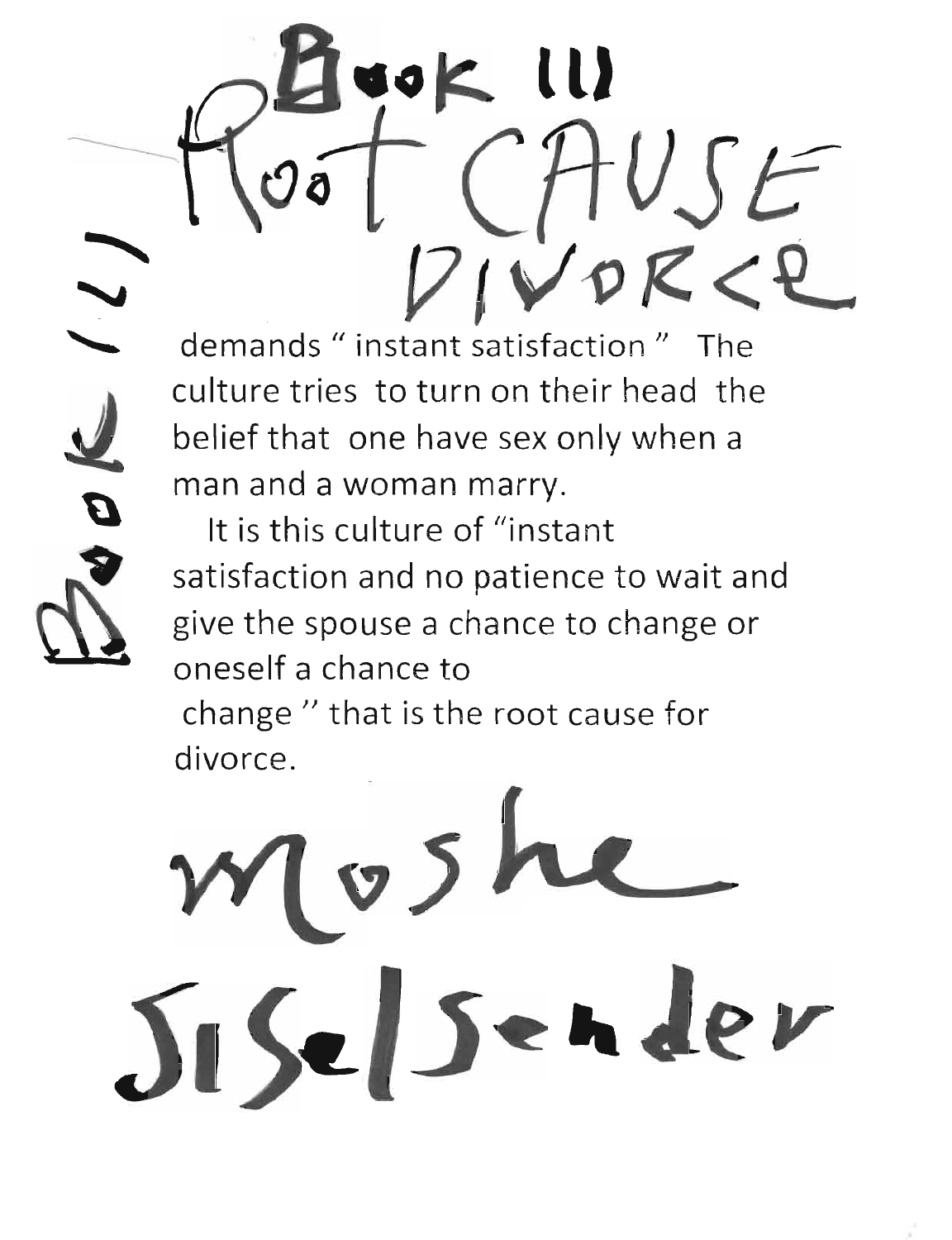The children are the

ones who are hit the

hardest. Instead of having a home with a father and a mother the children now spend part of the time with either the father or the mother or a relative.

If one of the spouses has custody the children will spend most of the time with a parent who has custody and part of the time visiting with the other parent. If both parents have joint custody then the children will spend

 $\mathbf{R}$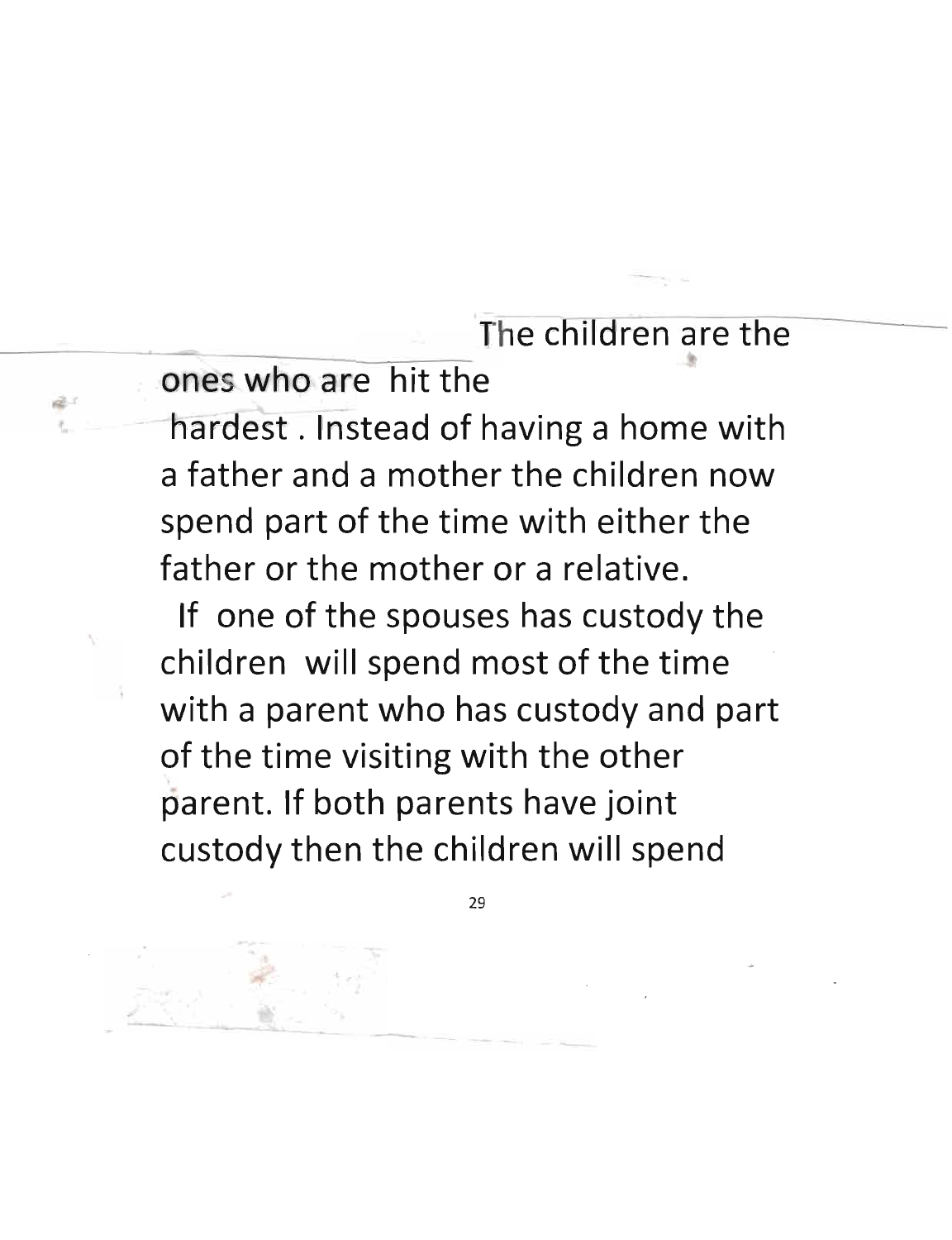approximately half the time with one parent and half the time with the other parent.

It is a proven scientific fact that many children from divorced homes have psychiatric problems. Many children from divorced homes are disturbed and despondent. Many of these children fall into depression that lasts years and possibly a lifetime.

The same result occurs when one or both parents overdose on drugs they die and leave young children into the · care of relatives or grandparents. The children experience psychiatric problems. They are depressed they do not function well in school and become emotional cripples.

The underlying fundamental cause for divorce as well as for being on drugs is the fact that individuals do not know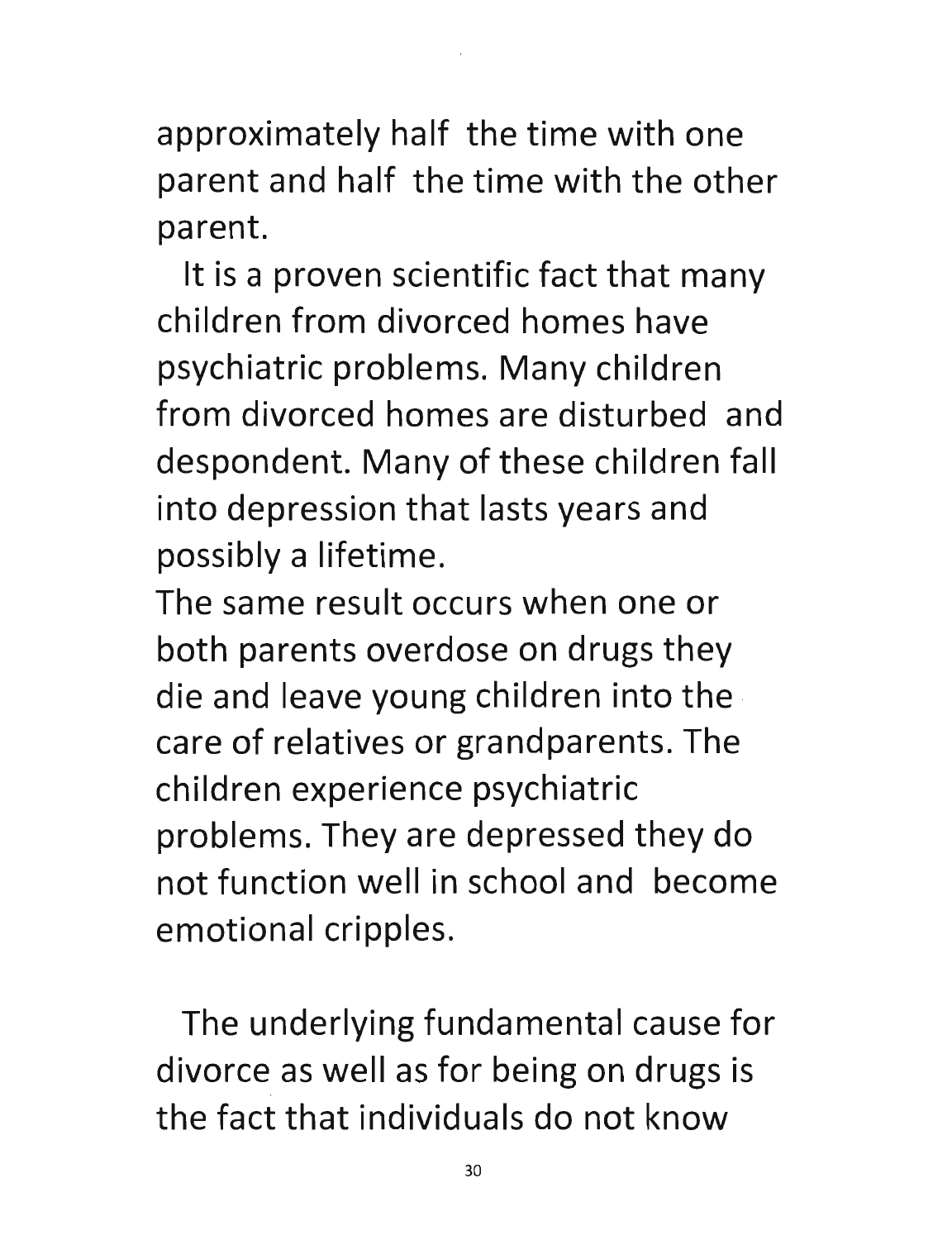who they are. There exists an identity crisis among marriage aged young adults. The identity crisis is the result of the faulty education

and the cultural that we live in.

The cultural environment that we are living in is toxic for marriages.

Big business has nurtured this toxic cultural environment. They nurture the Freudian concept of life. Big business wants people to do whatever impulses strikes them at the moment. What ever their animal feelings lead them to do. Big business encourages such behavior. When women are guided in their selection of clothes- what is considered sexy- that will arouse the hedonistic impulses of the opposite sex they will buy sexy clothes. They will change clothes a few times a day and they will spend as much money as possible purchasing other clothes. They will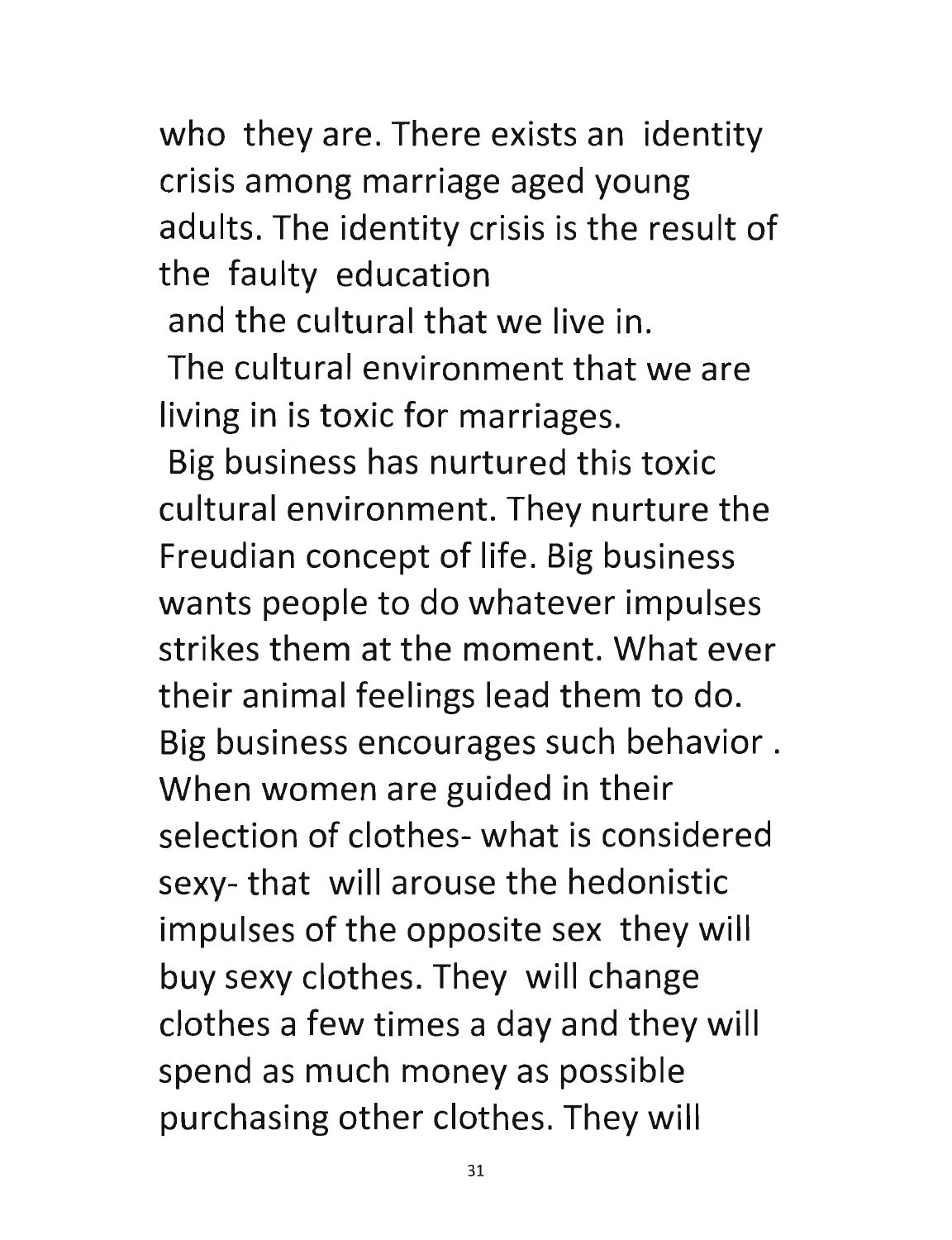spend money for their make up and their hair. Books magazines movies television are all geared to encourage and support this Freudian lifestyle. It becomes accepted practice to have women appear half naked. Everything short of coitus is permissible.

When decent people in the various states pass legislation to curb all businesses allied with sexy clothes industry those who sell the sexy cloth sexy films and TV sue in State and Federal courts to over throw the restrictive legislation.

This Freudian ideology translates into for big business to billions of dollars. Big business fight the restrictive State legislation all the way to the Supreme Court.

The Supreme court is tasked in interpreting the Constitution of the USA. However, there always exists different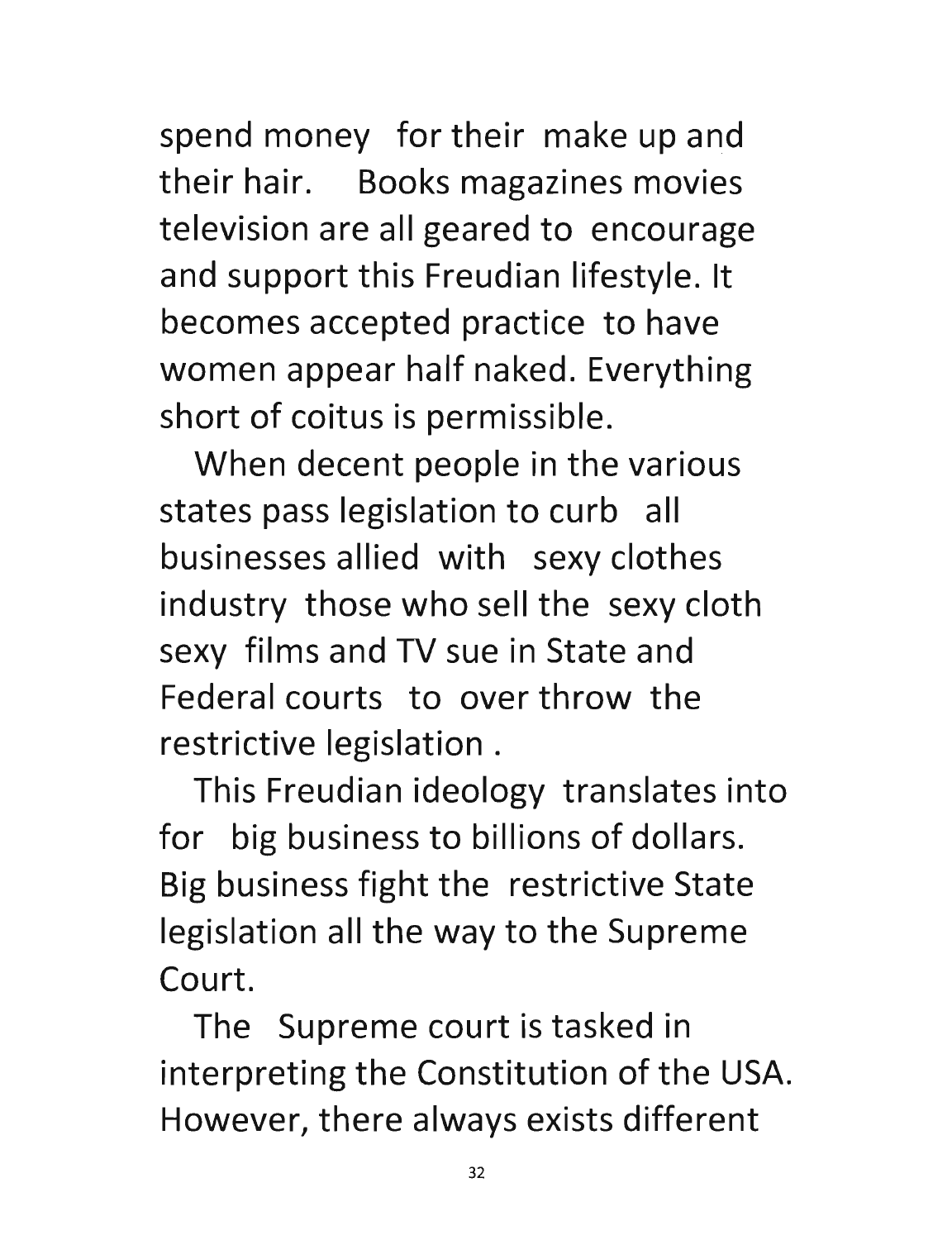ways to interpret the Constitution and the Amendments. The life style past experience and education of the individual judge shapes and determines the decision he/she makes. If the judge has a Freudian lifestyle he/she will side with Big Business to permit all the sexual clothes magazines movies and TV.

If the judge has a greater conservative outlook and ideology of decency they will vote to restrain the sexy clothes magazines movies and TV. Those judges with the Freudian ideology will agree with big business and permit them to peddle their pornography.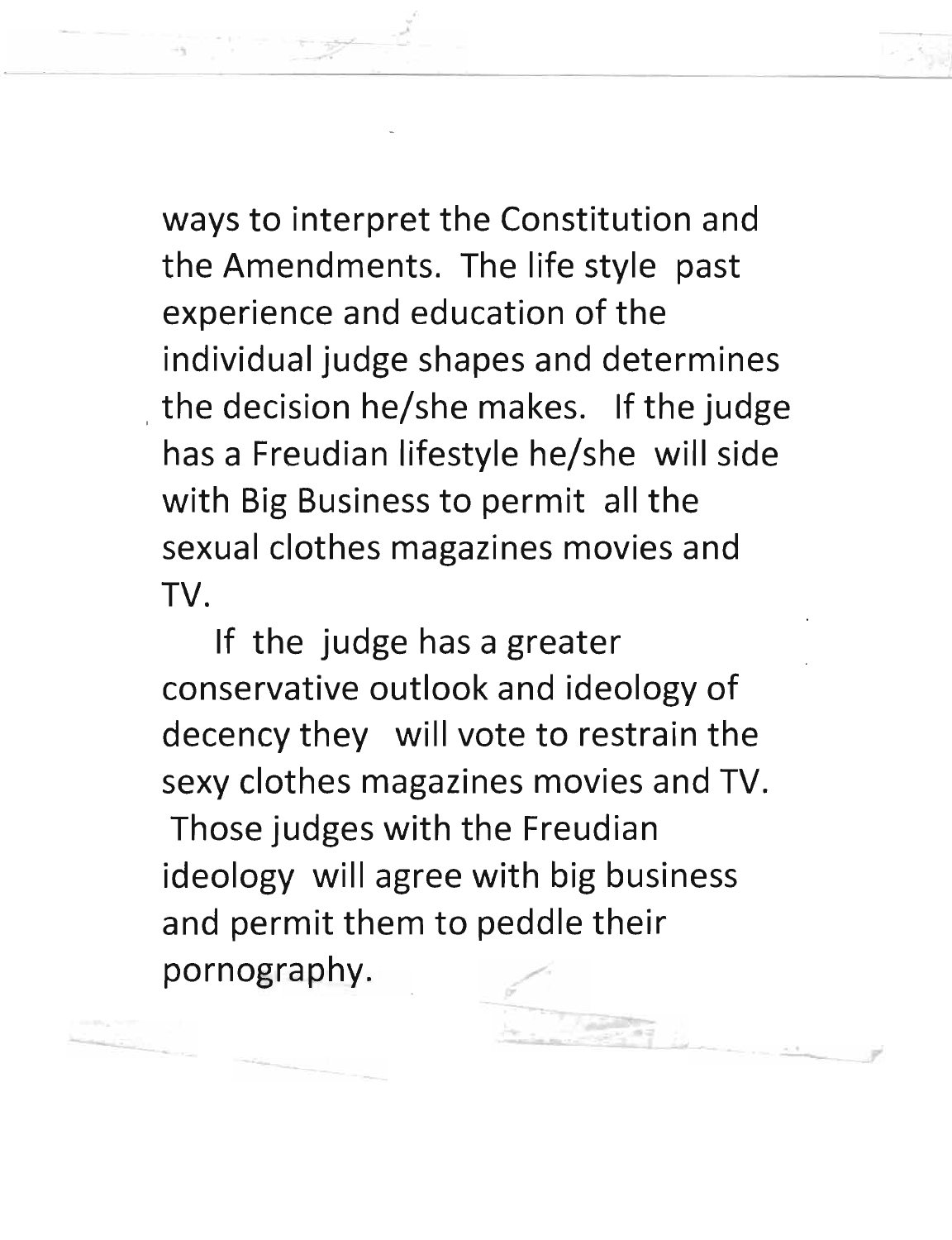Getting back to the topic of divorce. It is the lax attitude in the culture. It is the Freudian culture of pleasure and instant satisfaction. This is the underlying cause of divorce. It is the ease of

--~------------~----------------

36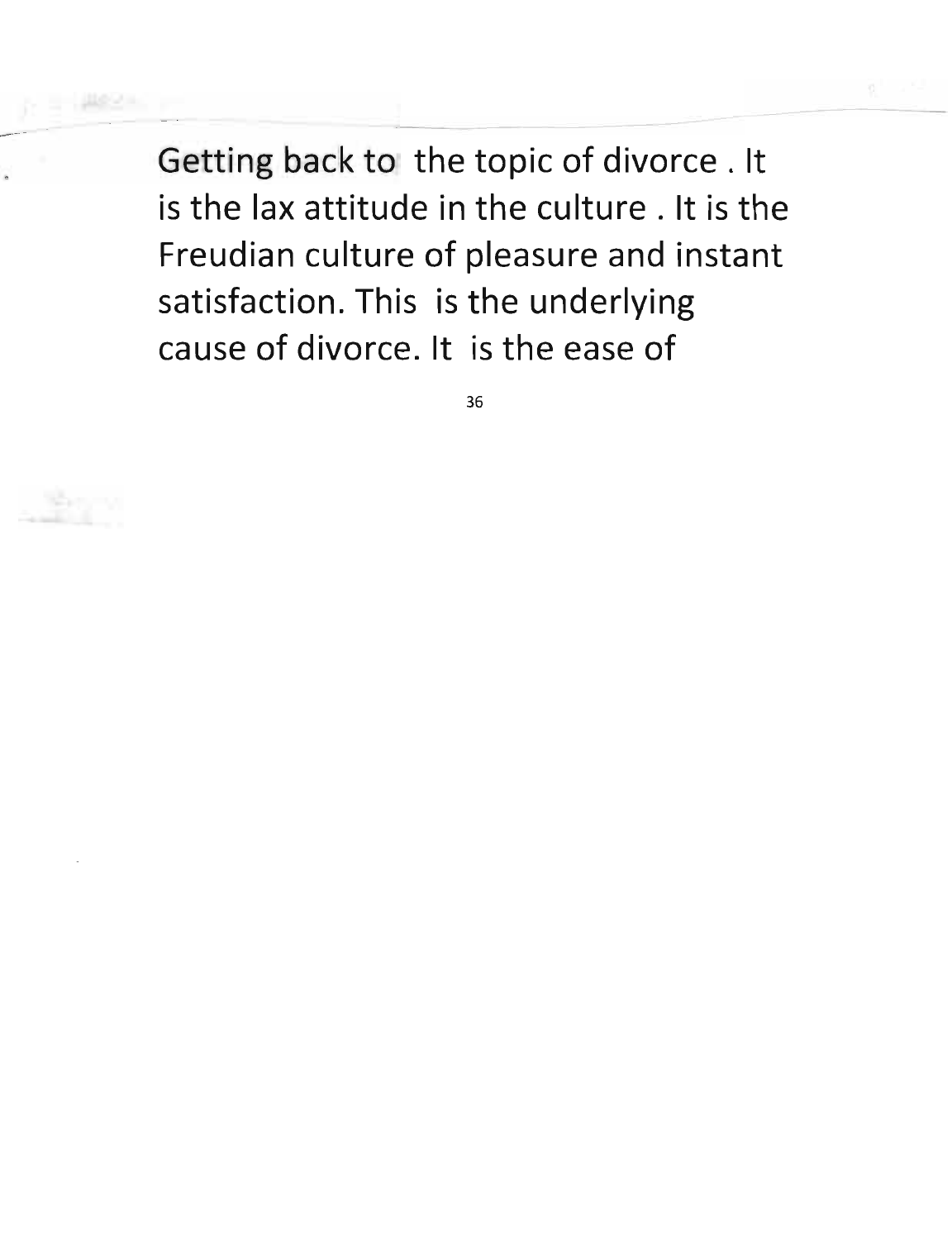getting a divorce that enables women and men to walk out of the marriage regardless of the consequences that follow. If children from divorced homes become emotional cripples or basket cases their parents- one of them or both of them don't care. They do not want to think of the consequences.

They have a feeling that they can have better sex with someone else. They cheat while still married.

Then they get rid of the marriage by divorce.

Children are a burden and an obstacle.

Therefore many people use birth control to prevent the birth of new children.

If they get pregnant they have an abortion to get rid of the problem. Children bring PROBLEMS.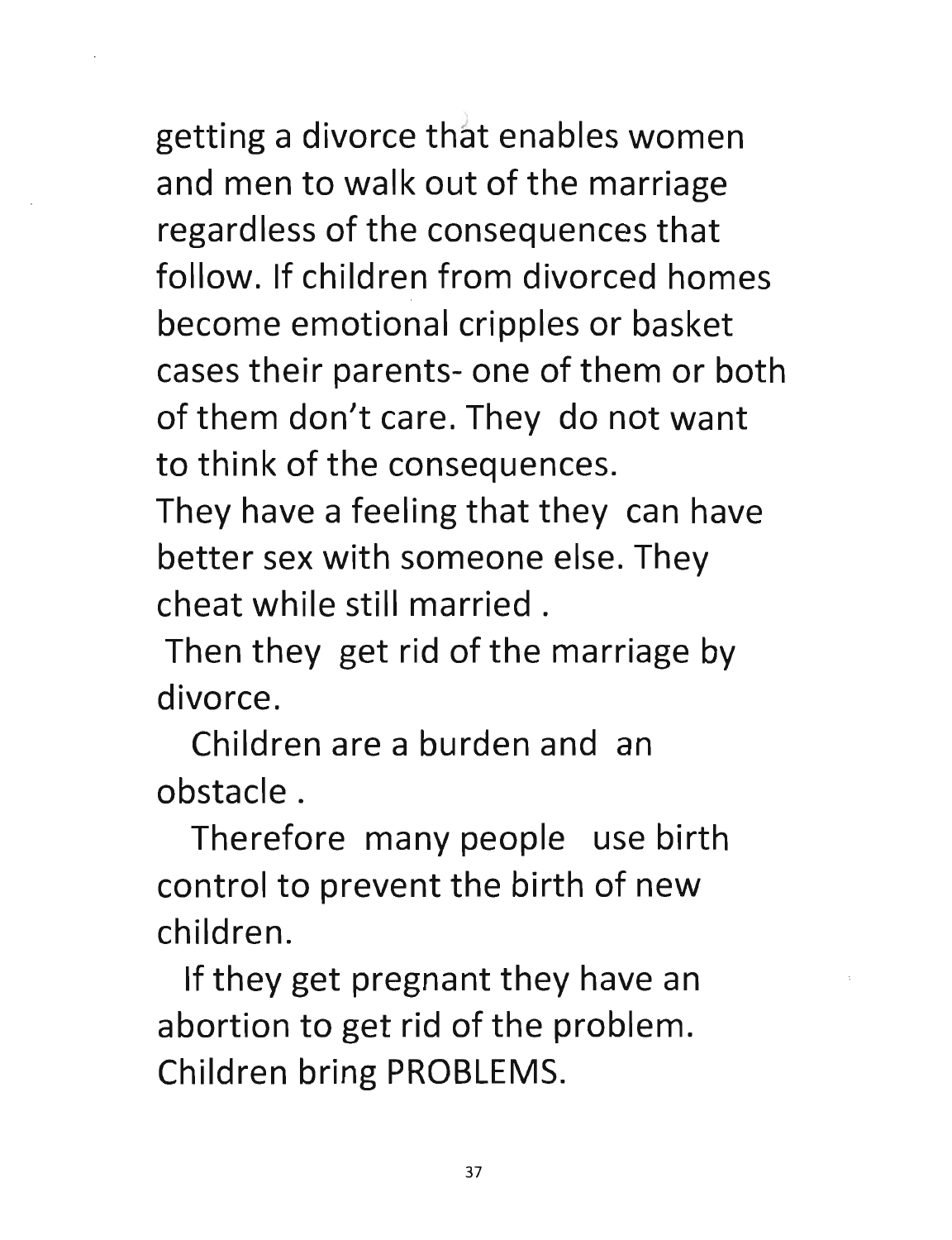It is interesting that the Supreme Court made abortions legal in the United States in the 1970s The 1970s is also the date when the sexual revolution took off and broke loose.

People are interested in instant pleasure. People do not have patience to work out problems. People do not have patience to wait for the spouse to change or they themselves will change.

Just like they get rid of unwanted children by using birth control by using abortions so they are willing to cripple emotionally their children that they presently have in order to satisfy their LUST.

In order to have better sex with someone else .They will have another man give them more money. However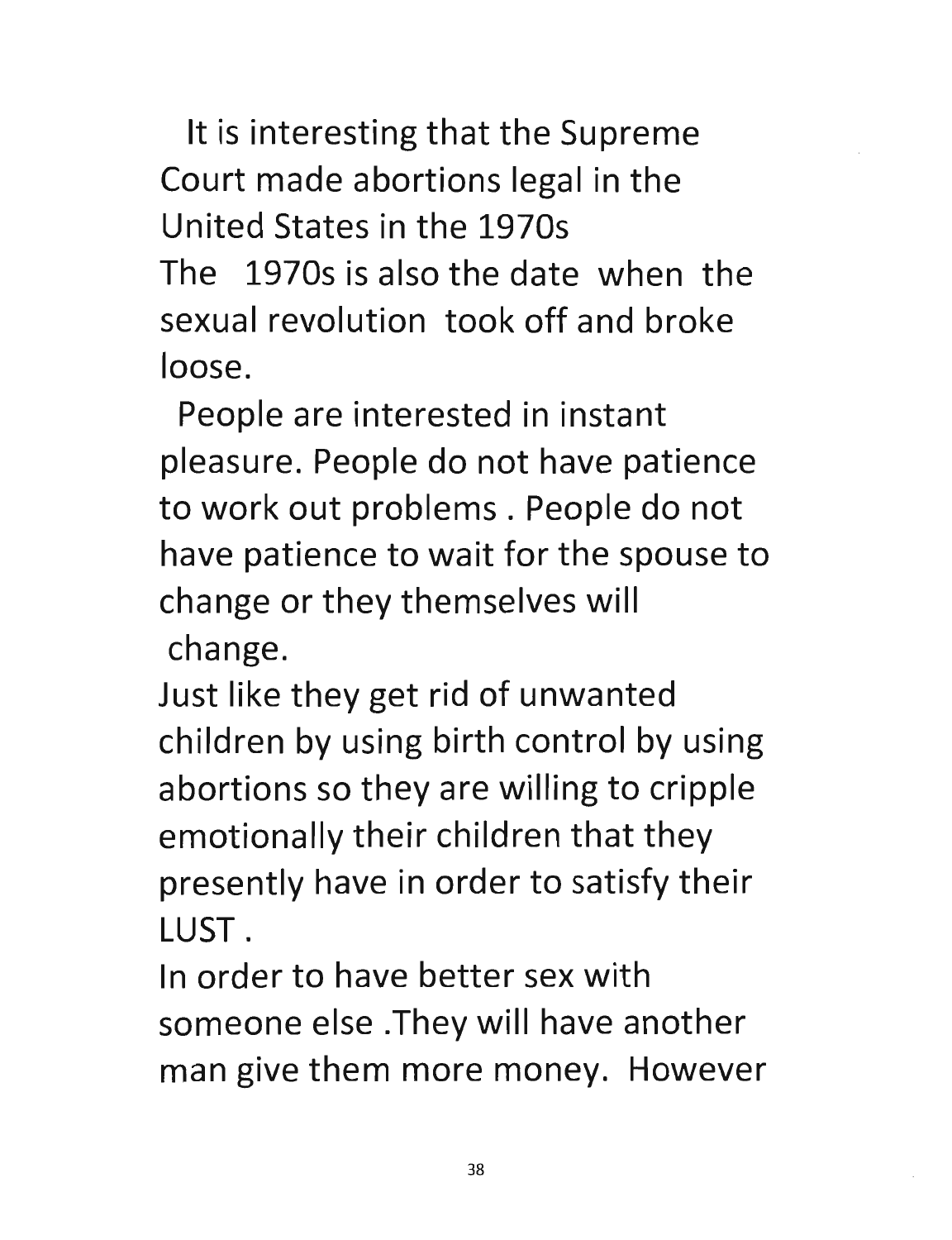the marriage with the other man also will not last after a few years. Either the other man will find another woman .Or else the woman will find an other man. The woman will divorce husband number two and look for husband number three.

I once remarked to a woman that I am married 53 years. The woman replied I also am married 53 years with five husbands over the last 53 years.

The moral of the story is that we have to understand the cultural background for the epidemic of divorces that exists in the United States and all over the world.

Sexually-transmitted diseases show the effect the Freudian theology the Freudian culture has upon marriages. The only good marriages are ones among individuals who share the same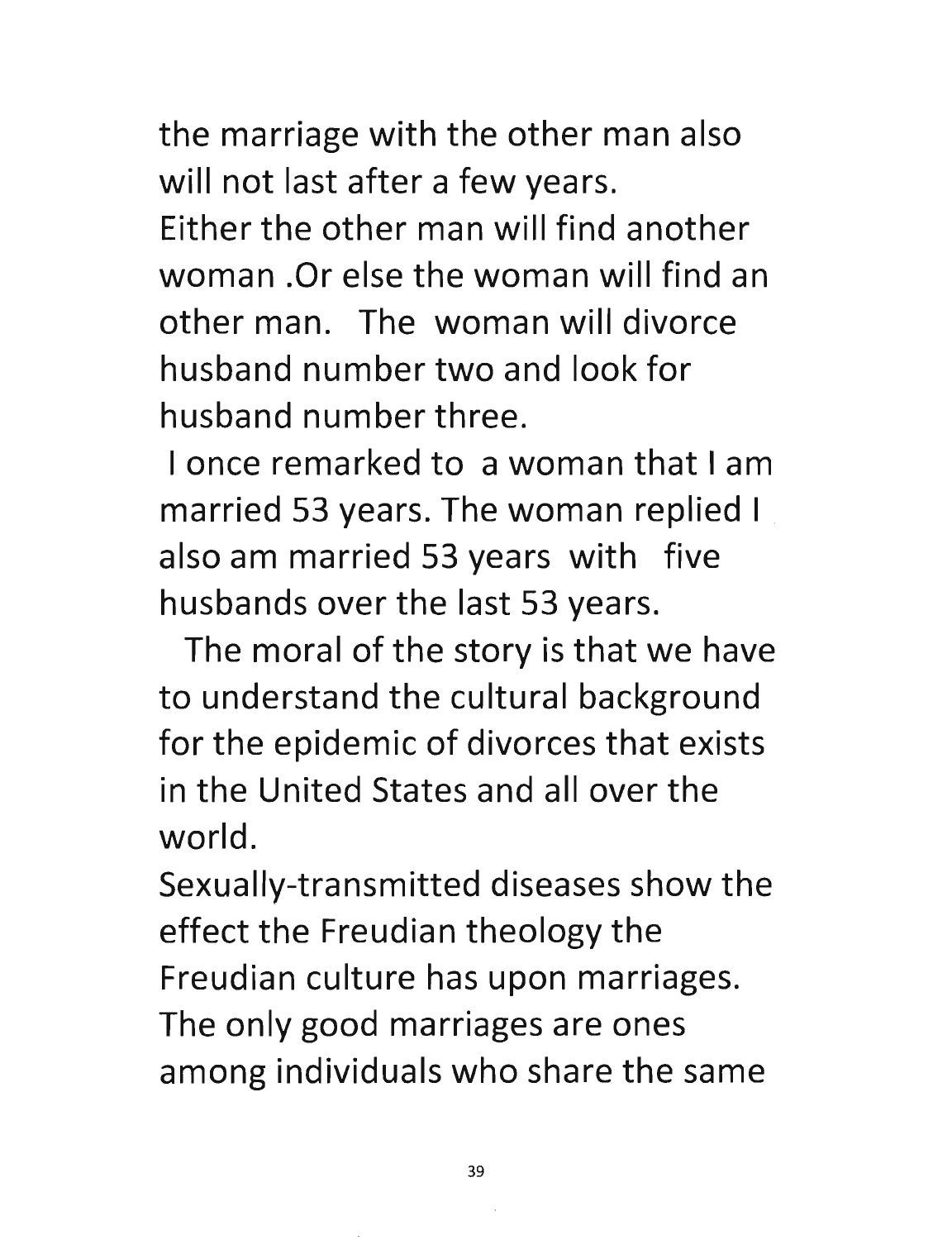ideology the same respect for the institution of marriage and children. When one gets married one marries the entire family. Marriage is a union of two families. It is a false unrealistic vision and belief that you only marry the woman you only marry the man. The truth is that you marry the entire family.

It is the duty of the members of the family from both sides the side of the husband and the side of the wife to help out young couples financially morally and to support the marriage and family.

If one of the family members especially the father and the mother seem to be problematic one should not enter the marriage. It is impossible to run away from parents or family of either spouse.

The wife or the husband during the course of the marriage can get ill .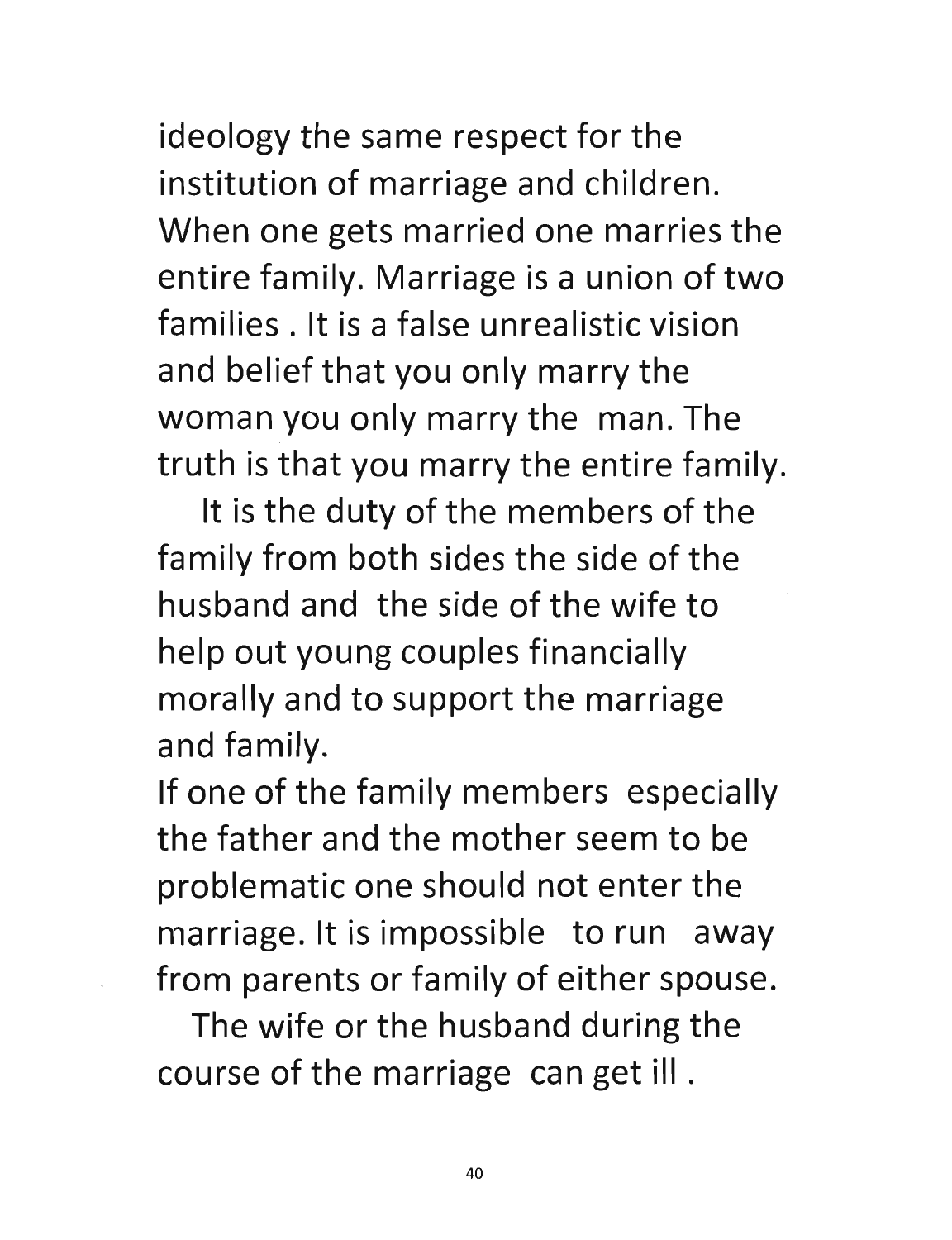Then the wife or the husband will return to their parent's home. If the parents are against the marriage they will break up the marriage later on. One can have 10 children and the parents of either spouse will, nevertheless, break up the marriage. Therefore it is wise to break up an engagement it one of the parents or other family member is problematic. "Do not lie down in a sickbed with a healthy head".

'You don't have to look for problems.

If people get married and have children they have an obligation to the childreh to remain married even if problems exist between husband and wife.

They must GRIND their teeth remain married for the sake of the children. They must remain married for a period of five six seven years and do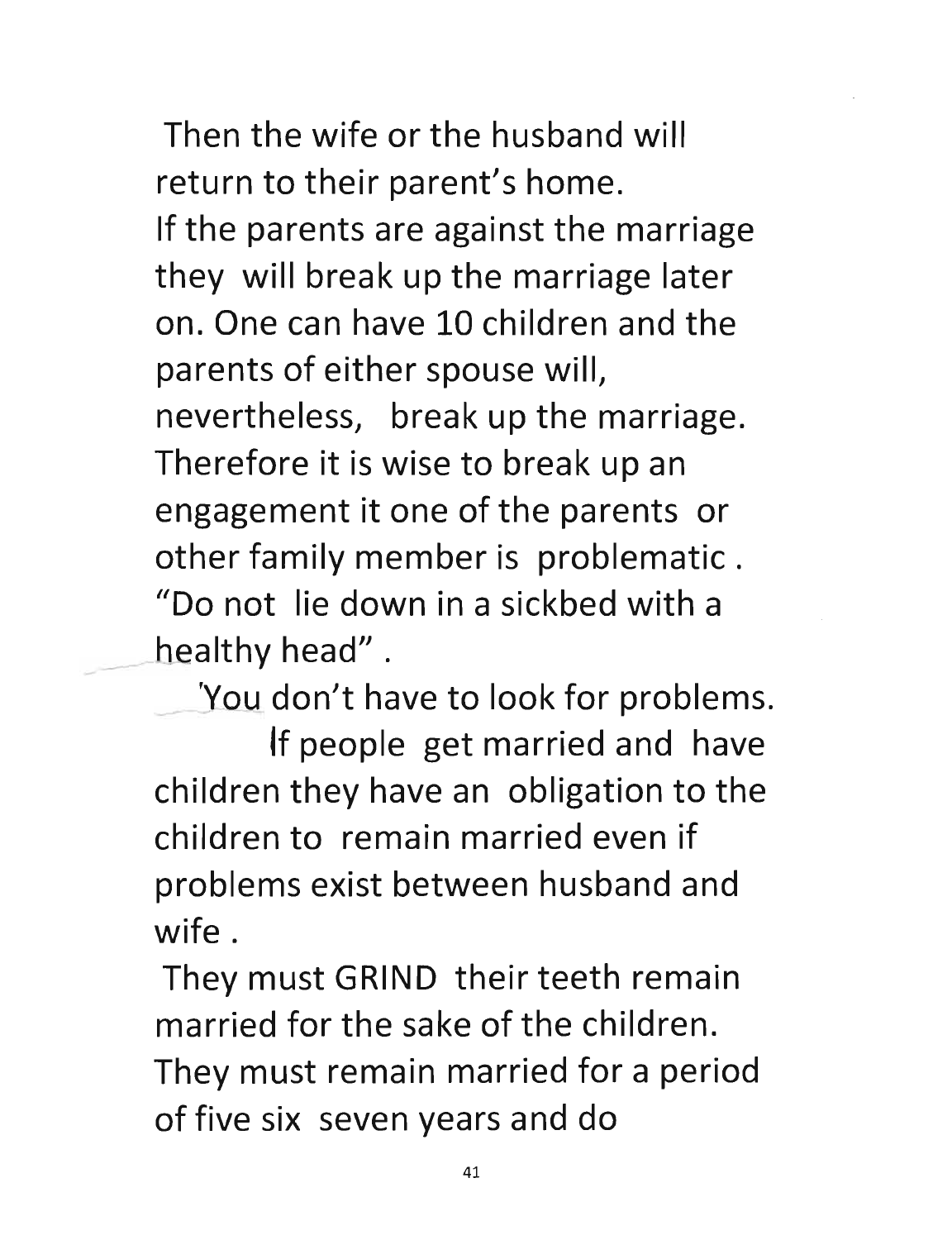everything in their power to keep the marriage going. They owe this to their children They owe this to themselves.

**ABS CONSULTS**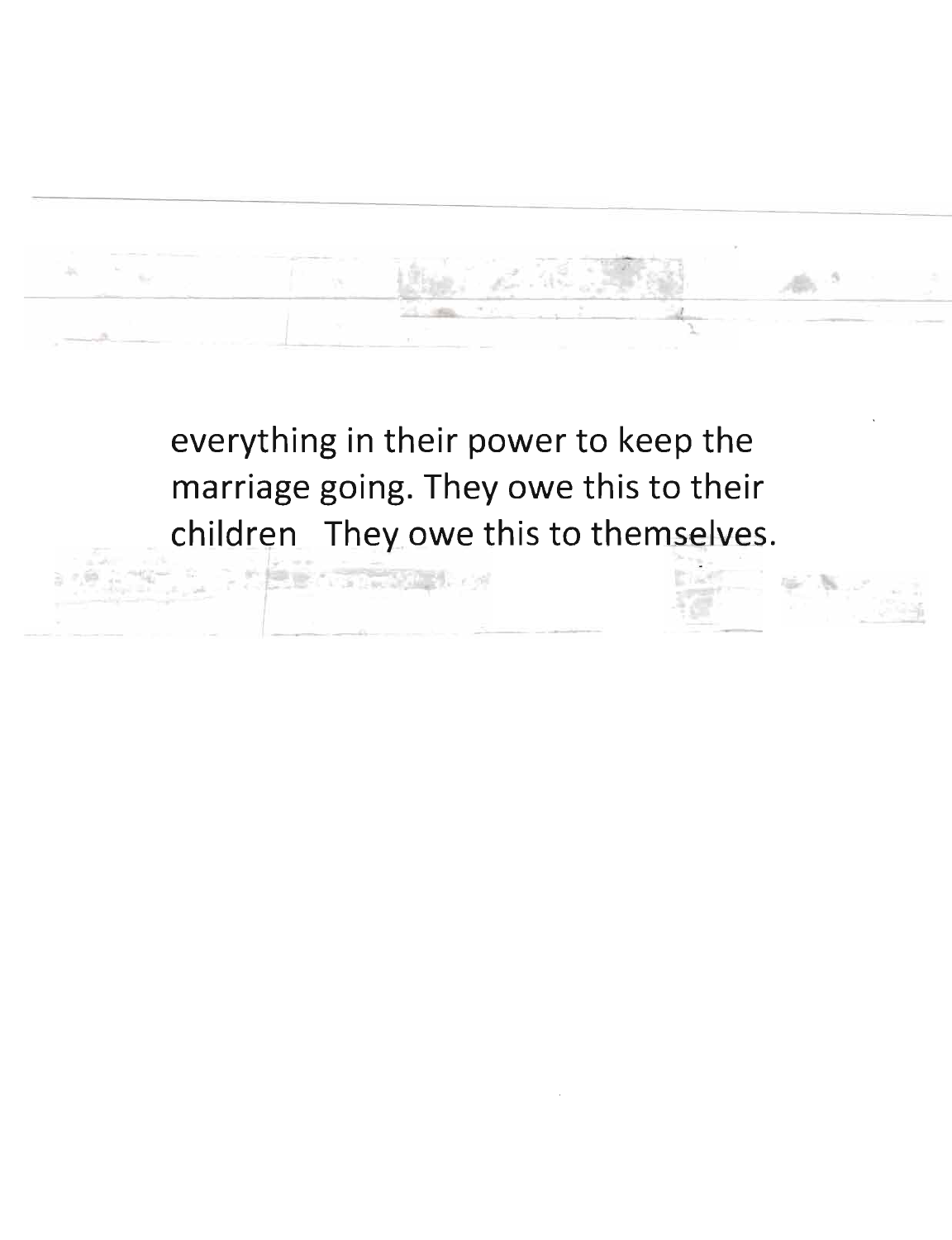$-$ The Chofetz Chaim one of the greatest sages died 1933- at age 95writes that the reason God in His Providence enabled great scientific discoveries to be made in the 18<sup>th</sup> and

----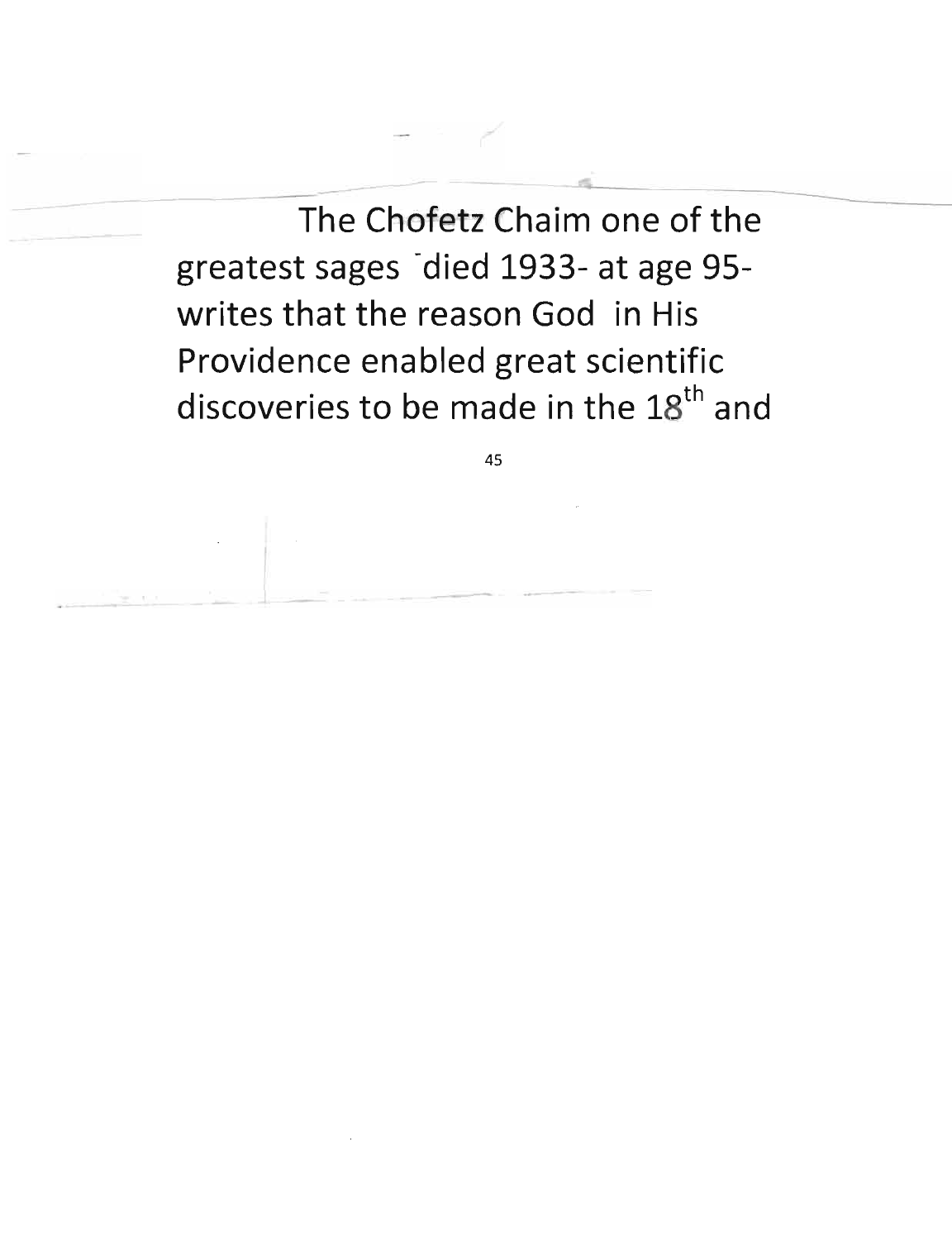$19<sup>th</sup>$  centuries is in order to counter atheism and disbelief in traditional values. With the spread of equality and freedom all groups who previously hid in the closet emerged and demanded recognition. Thus we have the emergence of groups representing homosexual lesbians and transgenders into the open..

The homosexual lesbians were the first group to achieve recognition when the supreme Court voted to legalize same sex marriages in 2013. They bypassed winning legalization in the individual states. Instead they sued in the Supreme Court and won. As a matter of fact only 13 states approved same sex  $marriages.$  The chief justice explicitly stated that the Constitution is silent regarding same sex marriages. For the last 235 years all Americans and the Supreme Court accepted the traditional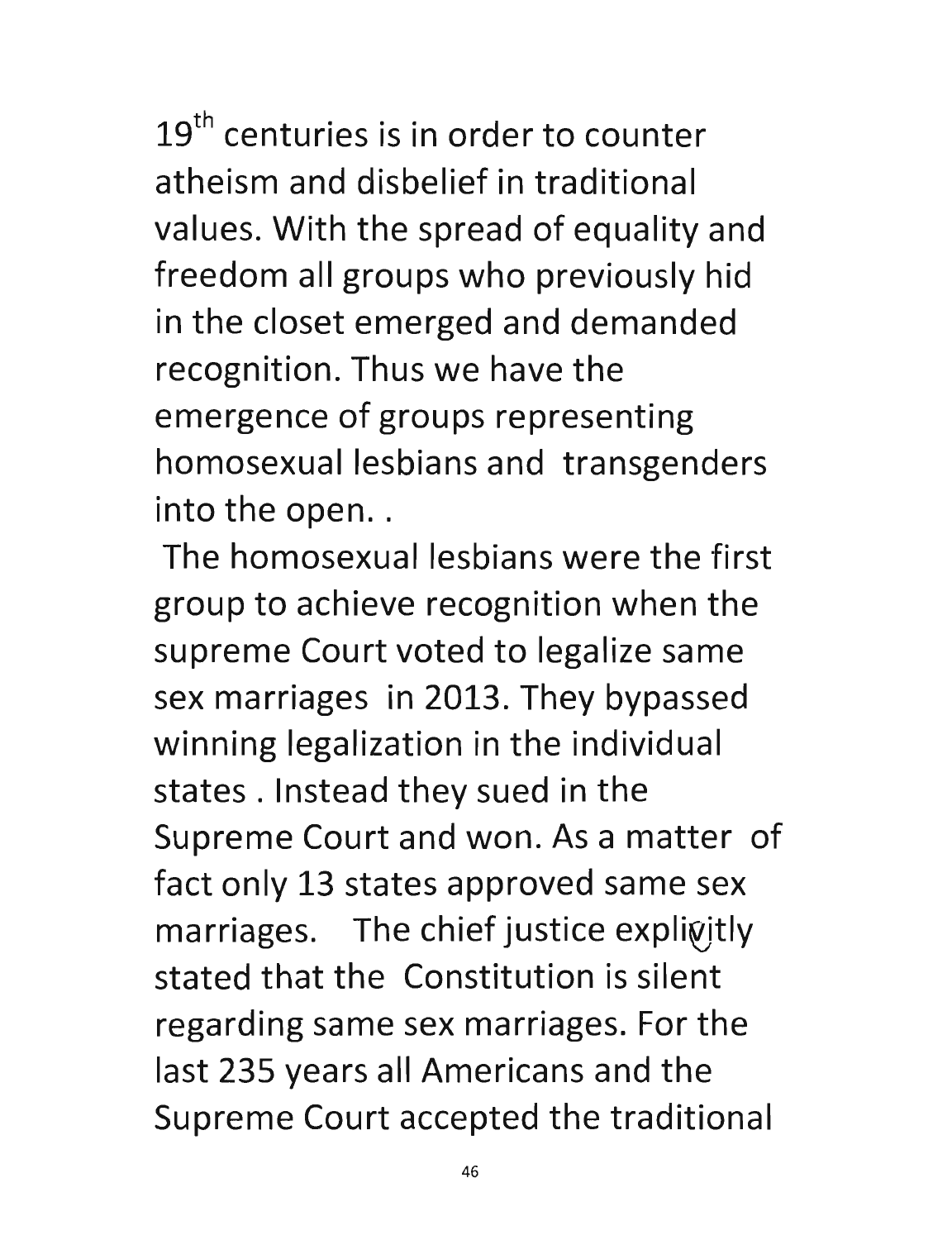## interpretation of marriage being

between a male and a female. Next they will make it legal to call marriage between a brother and his sister. Or between a mother and her son. Or a father and his daughter. Why not abolish all incest in marriage, just like the Court approved same sex marriages? Why not go further and permit bestiality? Marriage between humans and animals? The decision of the Court is absurd and comical if it was not so tragic and short sighted. It tragically lacking to take into consideration the consequences that I enumerate.

The decision by the Supreme Court is problematic. It represents the usurpation by the supreme Court of the legislative branch of the States and the Federal government. The Supreme Court is tasked with interpreting the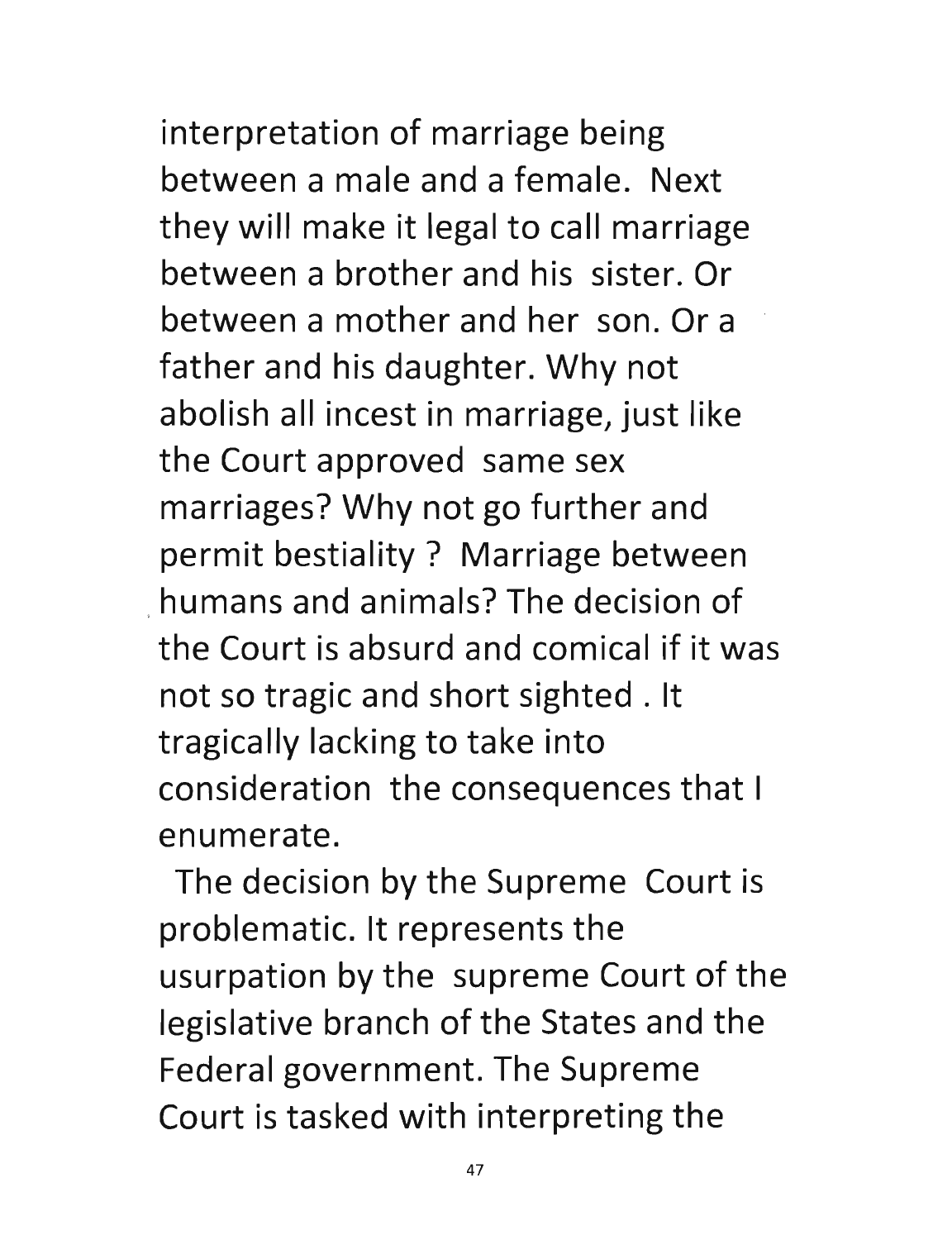Constitution and not to legislate. The ruling of a majority of the justices force all states to grant recognition for same<br>sex marriages.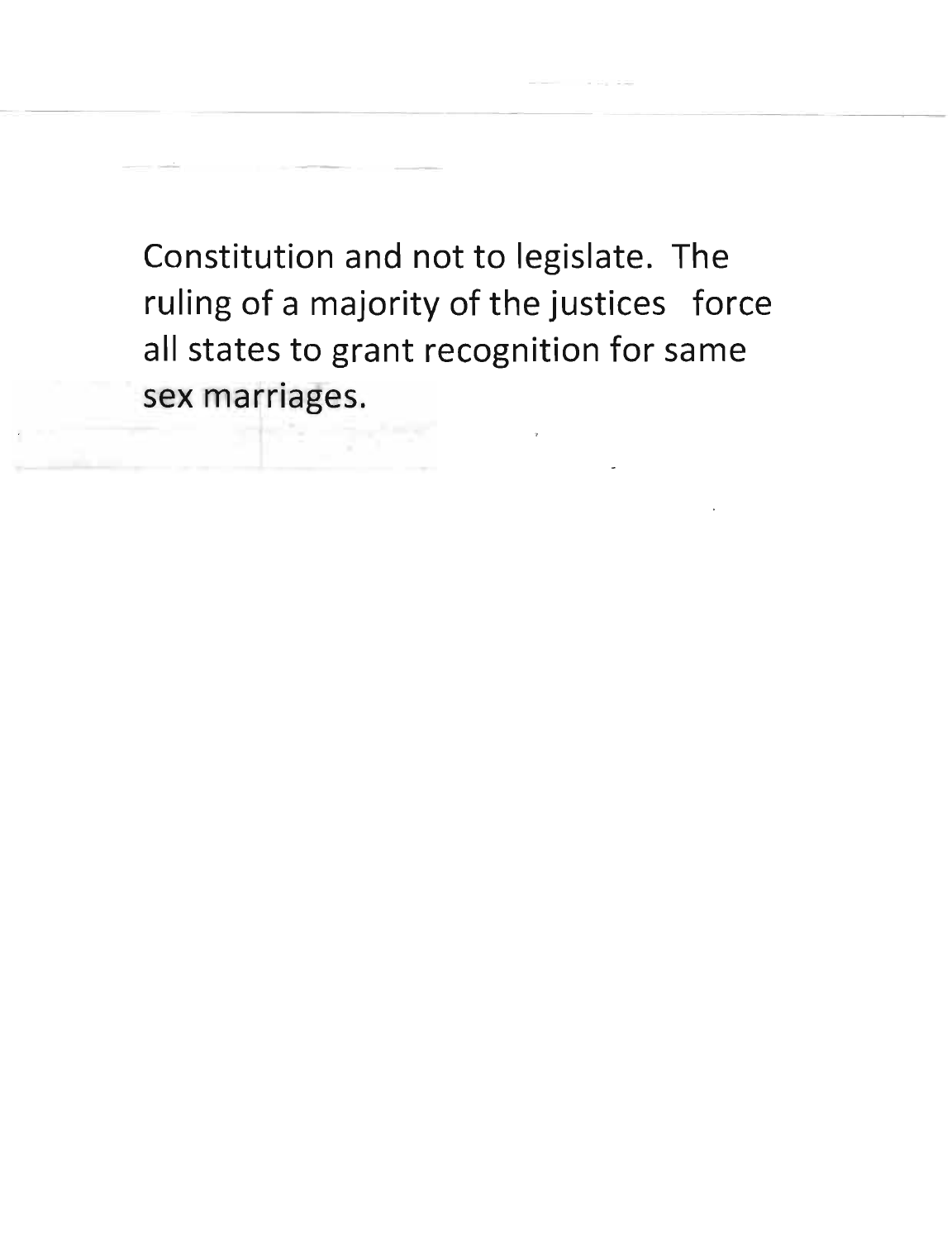Thu the teachings of the Chofetz Chaim are verified. Modern statistics confirm the teachings of the Bible.

Death is the risk of one who exposes themselves to sex outside of marriage.

This does not mean that society should not treat medically individual who have a different sexual orientation nor deny them equal rights. However for the sake of honesty, society is forbidden to hide and not mention the health risks of a different sexual orientation .

. As far as Jewish law there does not exists a place for same sex marriages. Jewish law does not recognize transgenders- different sexual identity than one given by God at birth.

Every man recites a blessing in the morning: "Thank you God that I was not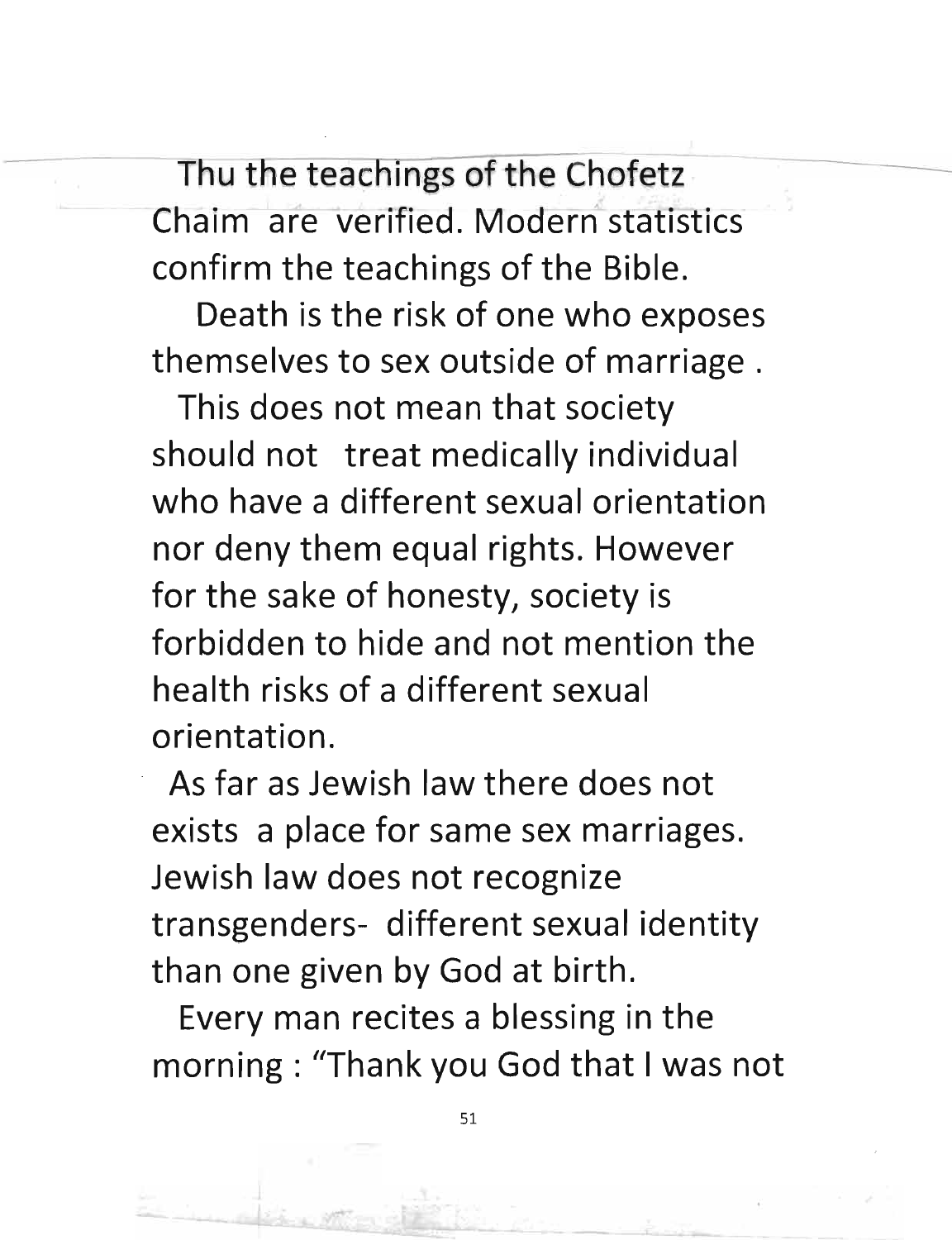created a woman." Every woman recites :" Thank you God that you created me according to your will."

Rav Moshe Feinstein the greatest sage of the  $20<sup>th</sup>$  century encouraged his students to have pride of themselves. One of his disciples whom he ordained was having marital problems. before he got married he sensed that his future wife was very attached to her parents. She could not say no . She always subordinated her thinking to what her parents wanted. He sensed that her parents were not too friendly to him. Instead of breaking up, he proceeded and got married. He succeeded to find a Rabbinical position 1000 miles from the residence of his in-laws. However unfortunately, after 7 months his wife got ill. She returned to her parent's home. She was pregnant. During her pregnancy she was bed ridden. After his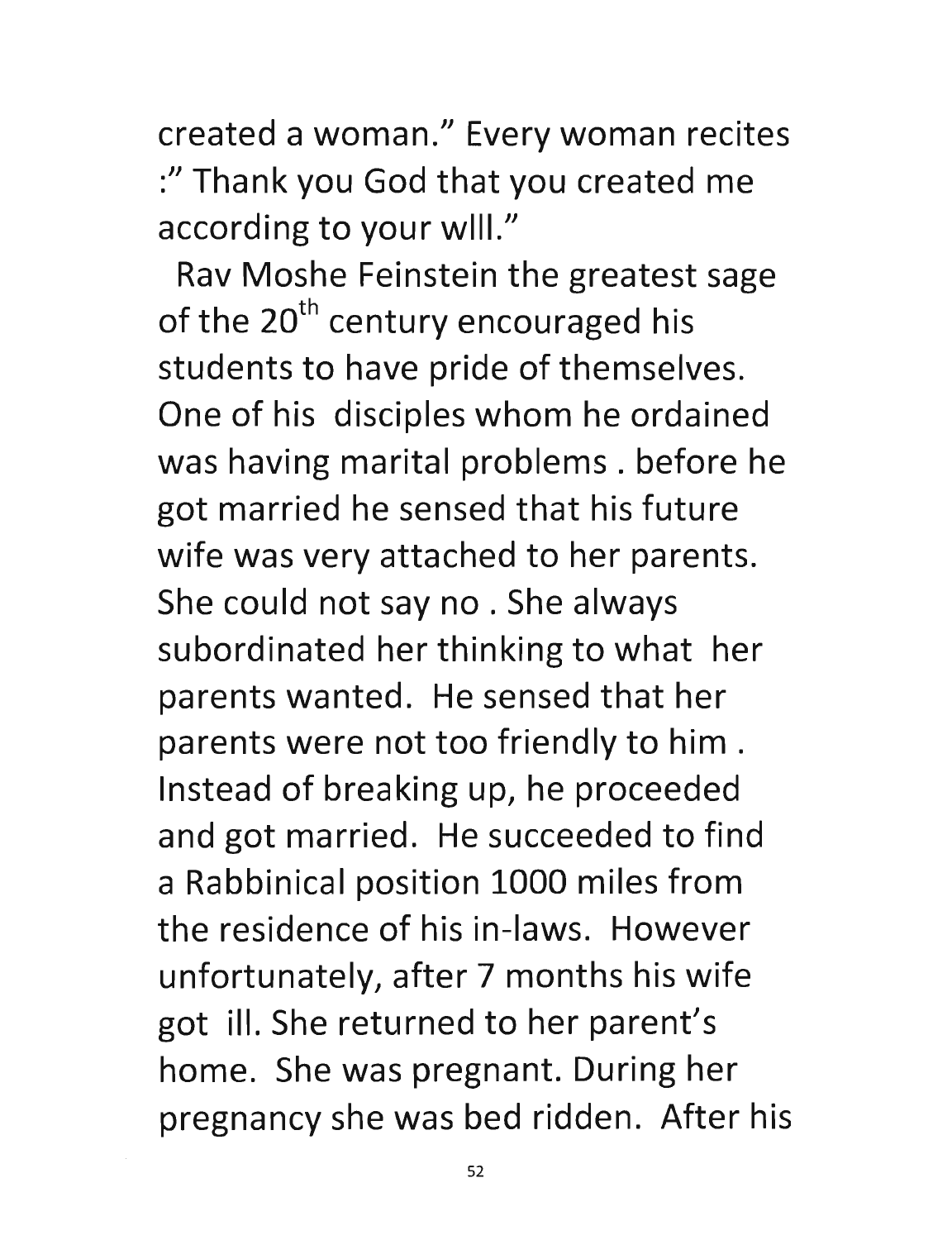contract ended the husband took another position and visited with his wife and her parent weekends. During his visits the in-laws insulted the husband and treated him like dirt in front of his wife. During the pregnancy the in-laws convinced their daughter not to return to her husband.

Rav Feinstein advised the husband to get divorced and not visit the house of his in-laws and be subject to abuse. The parents fabricated that the husband was responsible for their daughter getting ill.

The father tried to do everything to save the marriage. He enrolled in a university becoming a professional. He changed his livelihood from being a rabbi and teacher.

The father followed the advice of Rav Moshe Feinstein and did not visit the residence of his in-laws. He was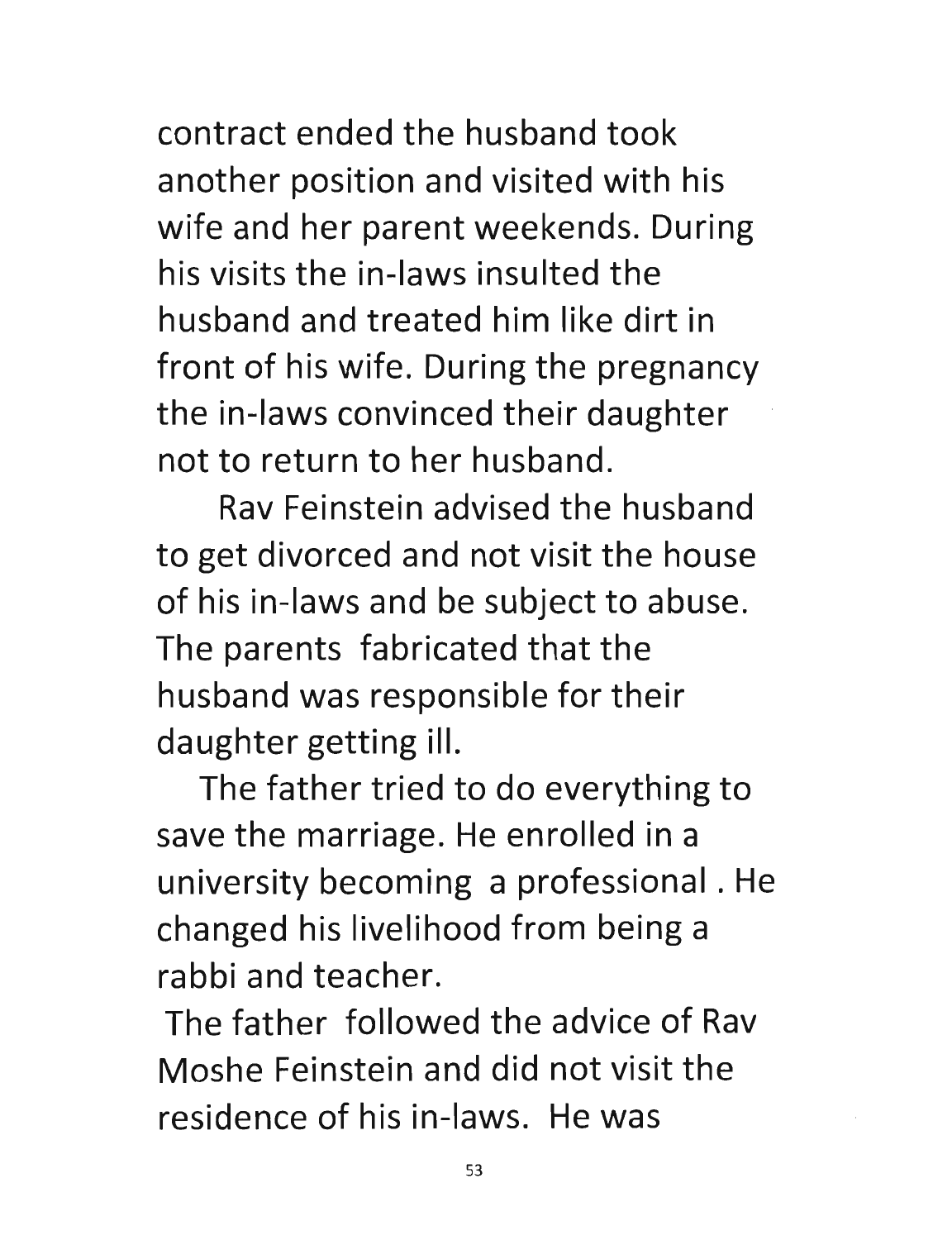physically not present. There did not exist any possibility that he would retaliate in any manner that is deemed against the civil or criminal law. The inlaws and wife could not fabricate when she sued for a civil divorce-that she didthat he violated the law. . He could prove that he was not present. So how could hebe in violation of civil or criminal law. He taped his phone conversations.

However the husband refused to give his wife a Jewish divorce contrary to the advise given by Rav Moshe Feinstein. The husband for the sake of his son wanted to find out perhaps his wife and in-laws would have a change of heart seeing that he presently changed his livelihood to a professional rather than a rabbi and teacher.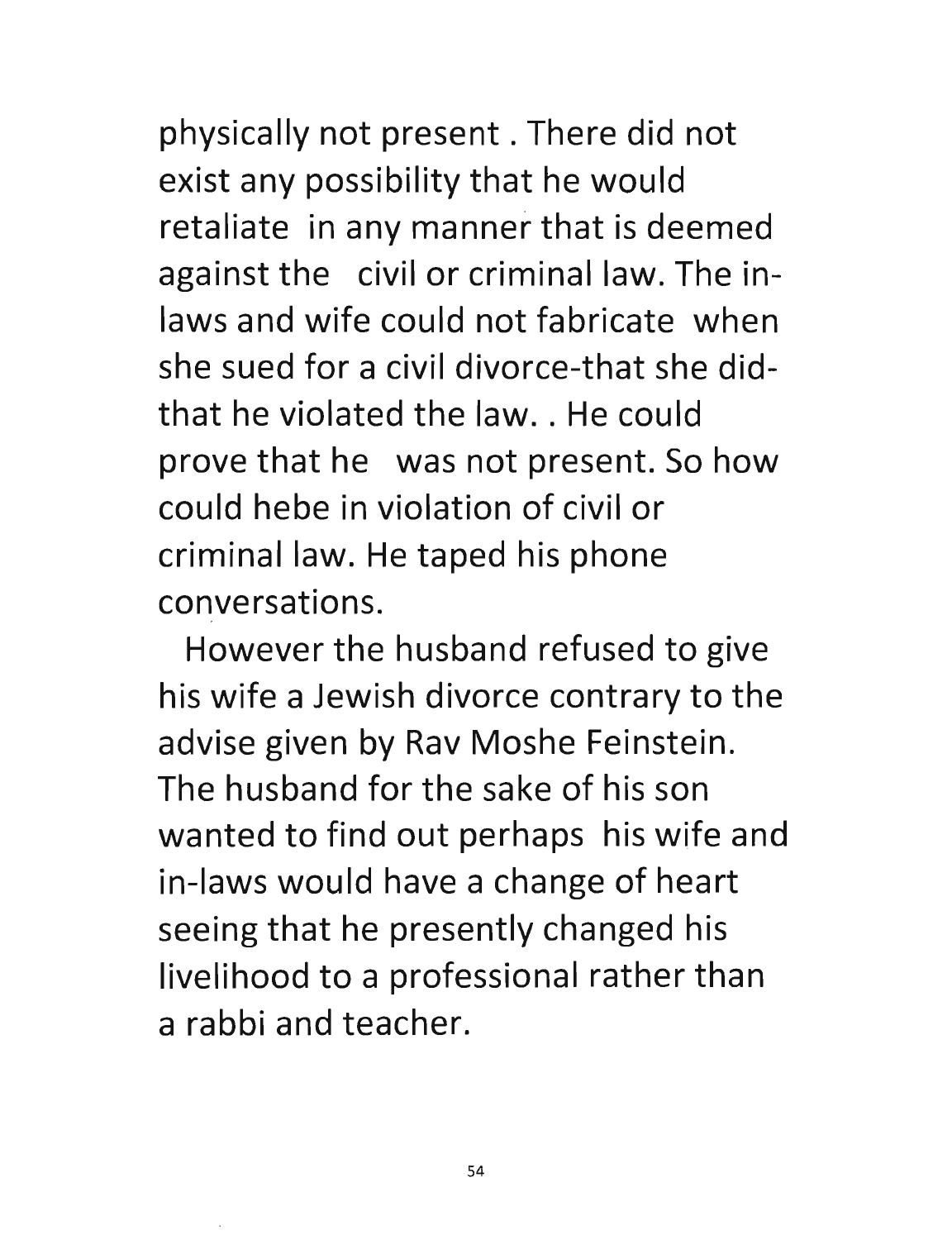After begging his wife unsuccessfully for several years to return to him, he finally gave her a Jewish divorce.

There can not exist a marriage where respect for the spouse is missing.

So too, every individual should be proud of who he/she is as created by God.

One must be proud of what God gave him/her one's sex, color of skin, religion, national origin, disability, age. Just as no one is permitted by law to discriminate against one on the basis of the above mentioned ,so too, an individual should not discriminate against himself / herself on the basis of the above mentioned.

There exists today an epidemic of freedom gone mad and crazy. This the report card of our culture.

We live in an era and culture that